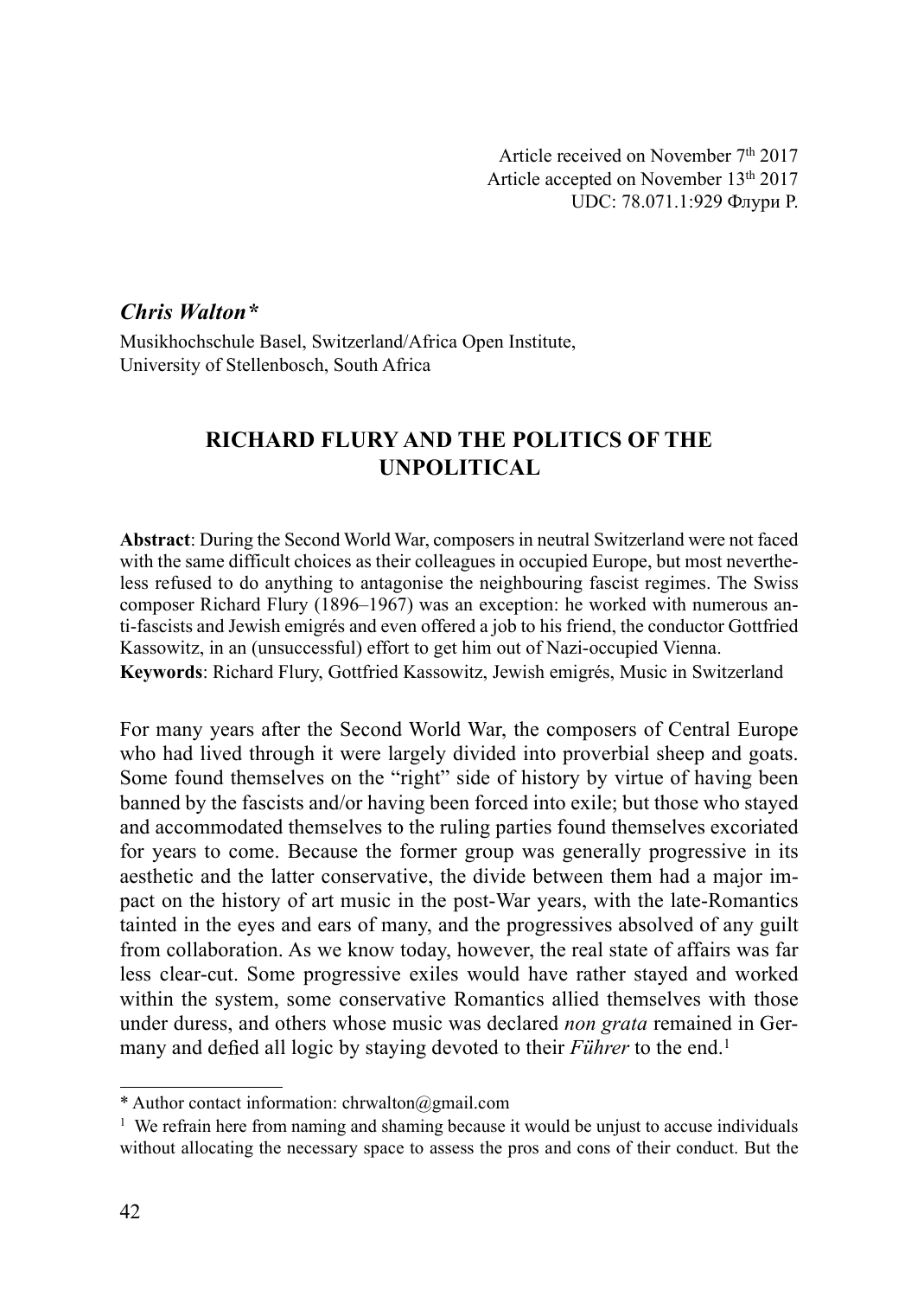In neutral Switzerland, composers were not faced with the same harsh choices as their colleagues across the border in Nazi-occupied Europe. Nevertheless, the majority took care not to antagonise the German authorities, just in case Hitler should tire of his independent Alpine neighbour and march in to occupy it too. Some prominent Swiss even took active steps to make sure refugee musicians were prohibited from taking on work that they felt should have been reserved for the natives.2 To be sure, none of the main Swiss composers of the day was truly sympathetic to the Nazis. But hardly any of them made any public statements against the evils of fascism either. They preferred instead to keep their mouths shut and their pockets open, especially if they received major royalties from Germany. Neither Othmar Schoeck, Frank Martin, Heinrich Sutermeister nor Arthur Honegger did or said anything to upset the regime next door (while Honegger lived mostly in Paris, he kept his Swiss passport throughout).<sup>3</sup> There were only a few exceptions, all of them from a younger generation. The composer Adolf Brunner (1901–1992), a former Schreker student, became one of the leading members of the Gotthardbund, a conservative organisation that sought to intensify moral resistance to the fascism of Hitler and Mussolini;<sup>4</sup> and Edward Staempfli (1908–2002), a former Dukas and Scherchen student, went so far as to publish open criticism of Germany at the height of the war (in an article on Debussy for the Schweizerische Musikzeitung in April 1943, he wrote of the "waves of Teutonic barbarism" washing over Europe, which was registered with open displeasure by the German authorities).5

recent literature on the major composers of the first half of the  $20<sup>th</sup>$  century shows that – unsurprisingly – none of them was as "free from sin" as the post-War generation sometimes made them out to be.

<sup>2</sup> See, for example, Thomas Gartmann: "Der Schweizerische Tonkünstlerverein 1933 bis 1945. Ein Berufsverband, der sich nicht mit politischen Fragen befasst (?)", in: Chris Walton and Antonio Baldassare (Eds.), Musik im Exil. Die Schweiz und das Ausland 1918–1945, Bern, Peter Lang, 2005, 39–58.

<sup>3</sup> See, for example, on Honegger, Roman Brotbeck: "Prekäre Ambivalenzen. Arthur Honeggers Anpassungen nach 1941", in: Andreas Eichhorn (Ed.), Kurt Weill und Frankreich, Münster & New York, Waxmann, 2014, 9–23; on Frank Martin and others, Gartmann: "Der SchweizerischeTonkünstlerverein"; on Othmar Schoeck my Othmar Schoeck. Life and Works, Rochester NY, University of Rochester Press, 252–56, and on Sutermeister my article "Black or brown? Heinrich Sutermeister in apartheid's web" in: Tempo, vol. 61, No. 239 (January 2007), 41–51.

<sup>4</sup> See Adolf Brunner, ed. Chris Walton: Erinnerungen eines Schweizer Komponisten aus der Schule Philipp Jarnachs und Franz Schrekers, Chris Walton (Ed.), Zurich, Allgemeine Musikgesellschaft, 1997.

<sup>&</sup>lt;sup>5</sup> Edward Staempfli: "Militär, Radio und Claude Debussy", in Schweizerische Musikzeitung vol. 83, No. 4 (April 1943), 125–6, here 126.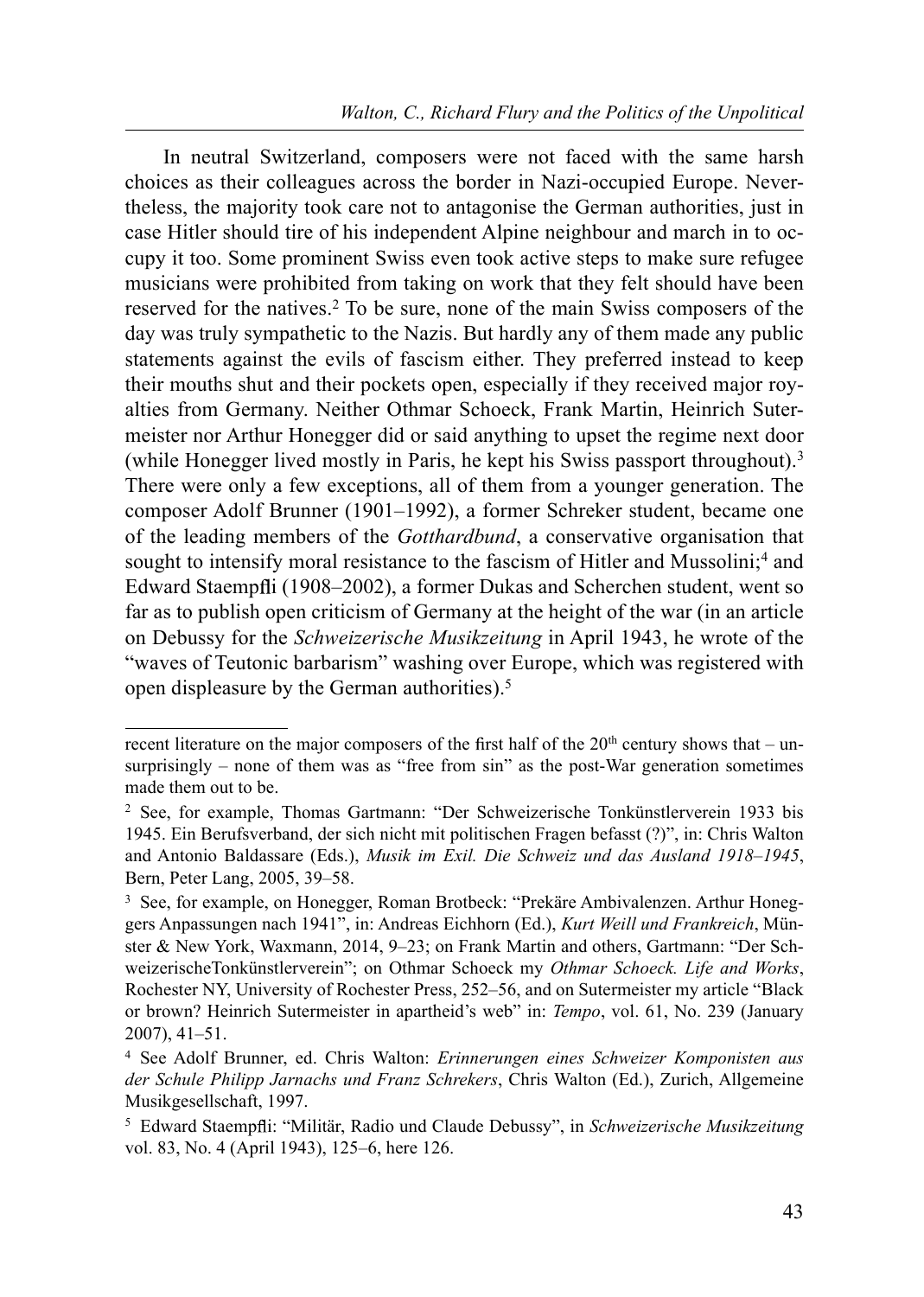#### New Sound 50, II/2017

There is one case, however, that has remained unnoticed until now, mainly because it took place out of the public eye, and because the composer himself remained silent about it. But it offers us both an example of a man who did what was morally right for no reason other than it seemed to him the natural thing to do, and proof of the spuriousness of the argument, often made by his Swiss peers (such as Othmar Schoeck), $6$  that they had no choice but to remain acquiescent in the face of world events if they wished to avoid damaging their careers.

Richard Flury (1896–1967) was a native of the Canton of Solothurn. After attending school in the city of Solothurn itself, he studied composition with Hans Huber in Basel, then counterpoint with Ernst Kurth in Bern, orchestration and composition with Joseph Lauber in Geneva, and finally – for just two months in late 1921 – composition with Joseph Marx in Vienna. He thereafter returned home to Solothurn, and apart from a brief peripatetic existence conducting the Zurich Academic Orchestra and a mixed chorus in Bern, he spent the rest of his professional life teaching the violin to school pupils in Solothurn, conducting the local amateur orchestra (the Stadtorchester Solothurn) and composing on a freelance basis. His idiom was late-Romantic, his prime influences Strauss and Bruckner, though in the mid-1920s the influences of Schreker and even of the free-atonal Alban Berg made their presence known – in works such as Flury's First String Quartet of 1925, there are even passages where tonality becomes indeterminate. Like many a composer before him, Flury spent his early years trying to tick off one genre after another – thus in the 1920s he wrote a piano sonata, then a First Symphony (a rather Brucknerian but remarkably assured effort), then the aforementioned First Quartet, then a First Piano Concerto, and then a first opera. For the last of these, he chose to set Oscar Wilde's A Florentine Tragedy in the German translation by Max Meyerfeld (the model, incidentally, for "Uncle Julius" in Judith Kerr's When Hitler stole pink rabbit). Flury was unaware that Alexander Zemlinsky had set exactly the same text a decade earlier. When Zemlinsky's publisher Universal Edition found out, they protested because they were under the impression that they possessed the sole rights to the text. Flury vented his frustration in a letter to Joseph Marx in October 1926 in which he engages in anti-Semitic, anti-Modernist vitriol, lumping the two together in a manner that would become distressingly common among his peers less than a decade later. Zemlinsky in fact proved generous and collegial, making it clear to Universal that he had no desire to damage the career of a fellow composer. The problems seemed to resolve themselves, but after Flury's opera was first performed in Solothurn in April 1929, Universal wrote to him, demanding that he hand over all his royalties. It soon turned out, however, that

<sup>&</sup>lt;sup>6</sup> See the chapters on the period 1933 to 1945 in my Othmar Schoeck. Life and Works.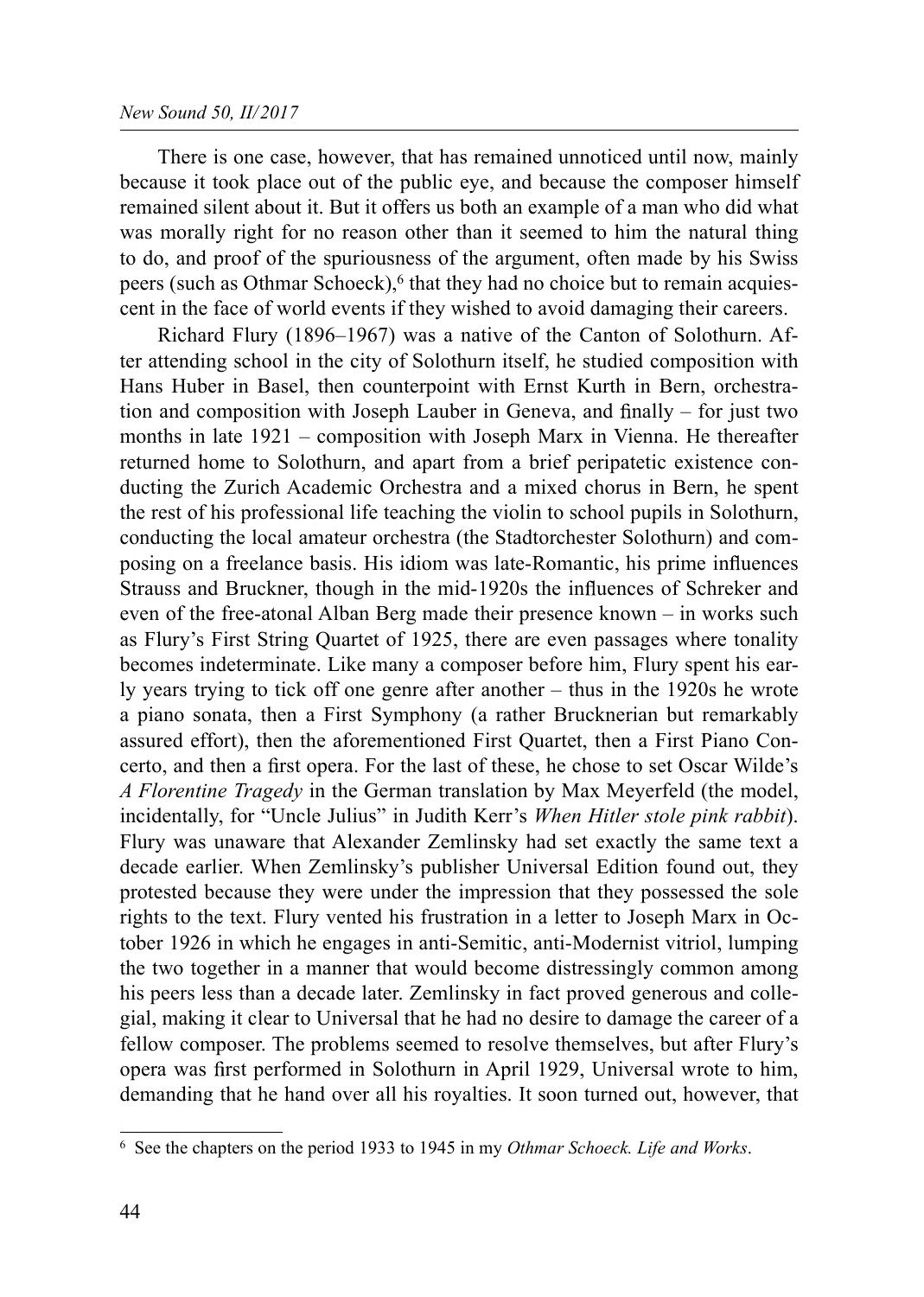Universal had made a grievous miscalculation and had no exclusive rights to the text whatever, and so they backed down immediately.

Given the content of Flury's ugly letter to Marx of autumn 1926, it is not a little ironic that he became firm friends with the conductor who had been hired for his work's first performance in Solothurn, for this was Gottfried Kassowitz (1897–1969), a man both of Jewish extraction and an intimate member of the very Modernist circles that Flury had decried. Kassowitz was a former pupil of both Arnold Schoenberg and Alban Berg, and had even helped to edit the orchestral parts for the world première of Wozzeck in Berlin.

Kassowitz liked Flury's music as much as he liked the man. He conducted a suite by Flury on the Vienna Radio a year later, and they remained in contact throughout the 1930s, with Kassowitz regularly asking to see Flury's newest scores, and writing back to offer his praise for them. When Flury wrote his next opera, Die helle Nacht (1935), Kassowitz even tried to have it produced at the city theatre of Baden bei Wien, where he was working as a Kapellmeister at the time. But Kassowitz's position was as precarious as the general economic situation in Austria, and nothing came of it. In fact, Die helle Nacht – which the present writer believes to be both Flury's finest work and one of the best Swiss operas of its time – has never been seen on stage. Even at the time Flury wrote it, it had no chance of being performed in Germany, because it was a setting of a play by the Austrian writer Paul Zifferer (1879–1929), a friend of Hofmannsthal and a Jewish, Francophile journalist who even during his lifetime had been an object of racist abuse in the right-wing German press.7

Kassowitz's career seemed to be taking a turn for the better in early 1938, when he conducted the first Austrian performance of Janacek's Makropoulos Case at the Theater an der Wien on 5 February. But just over a month later, Hitler annexed Austria, and Kassowitz was forbidden from working as a conductor on account of his father having been Jewish. Flury's letters to Kassowitz have not survived – they were inadvertently thrown away by Kassowitz's nephew after his death, along with all his other papers. But Kassowitz's letters have survived in Flury's archives to this day. On 16 April 1938, Kassowitz wrote to Flury and offered his apologies for not having written for a long time. He sketched out his present miserable career prospects and asked if Flury knew of any professional possibilities for him in Switzerland, where his sister already lived. Flury must have written back straightaway, because Kassowitz's next letter is dated 30 April 1938. He thanks Flury for his letter, and says he had already learnt (presumably via his own sister) that there was no possibility of getting work in Switzerland

<sup>&</sup>lt;sup>7</sup> See my Richard Flury: Life and Music of a Swiss Romantic, London, Toccata Press, 2017, especially 138–9.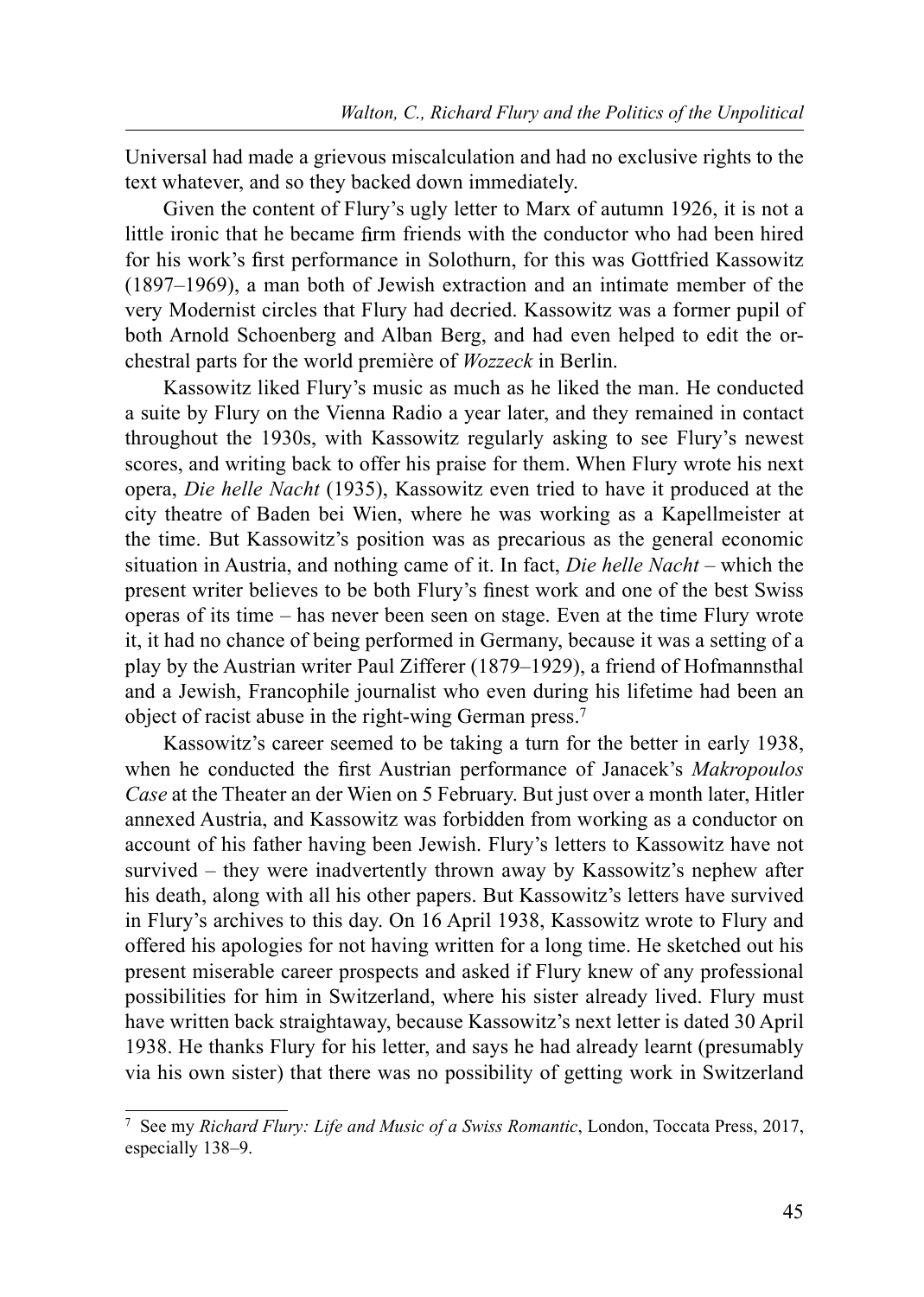at present. Kassowitz then adds: "The fact that you even wanted to pass on your orchestra to me shows that you are truly *the* friend I always saw in you, but I assure you that I would never, ever accept such a sacrifice on your part." We know nothing more of this. Flury's orchestra was typical of many in Switzerland then and today – it was a collection of amateurs with a paid conductor that was able to add a few professionals to boost its numbers (and its quality) for its concerts, and was also able to engage professional soloists. Conducting it did not bring in enough money to live on (hence Flury's other job teaching the violin), though since Flury was going through a painful marital separation from his wife and four children and he was seeking to divorce and remarry, he needed every penny he could get. It would indeed, as Kassowitz wrote, have been a considerable sacrifice, in financial terms, to pass on his orchestra and his income from it to someone else. We also cannot rule out the possibility that Kassowitz felt it would have been beneath him. After all, he had recently enjoyed a major conducting success in Vienna, the city of music, and he probably felt things were not yet bad enough for him to contemplate swapping the metropolis for the amateur scene of a charming but tiny, provincial town in northern Switzerland.

Kassowitz's next letters chart his increasing depression, though punctuated by hopes that life might after "normalise" after all – the effect is chilling, reminiscent of de Villiers de l'Isle Adam's story "Torture by hope", in which the persecuted hero ultimately even has hope taken away from him. Kassowitz's letters cease without warning in March 1940. But he survived the War – after the conflict was over, he related how he had managed to earn enough to live on by editing Nazi choral music for a Viennese publishing house.

Flury was never politically active, though as a good Catholic in conservative Solothurn his sympathies seem to have been typically centre-right (the terms admittedly have little meaning in the broader European context, as Swiss politics have long been a strange mish-mash to the outsider, with the parties of left and right adhering to policies that in other countries would normally belong to the opposite side of the political spectrum). Nevertheless, before and during the Second World War Flury worked closely with numerous refugees from Nazi-occupied Europe as well as with prominent Swiss antifascists. His first two operas – the Florentine Tragedy and Die helle Nacht – both had libretti by Jewish writers (Meyerfeld and Zifferer respectively, as mentioned above), and so had no chance of performance across the border. Flury's comic opera Casanova e l'Albertolli (first performed in 1938) had a libretto by the Swiss-Italian writer and antifascist activist Guido Calgari; and his next operatic venture was a wartime Mysterienspiel entitled St. Urs und St. Viktor to a text by the emigré writer and director Peter Lotar, a native of Prague and a former student of the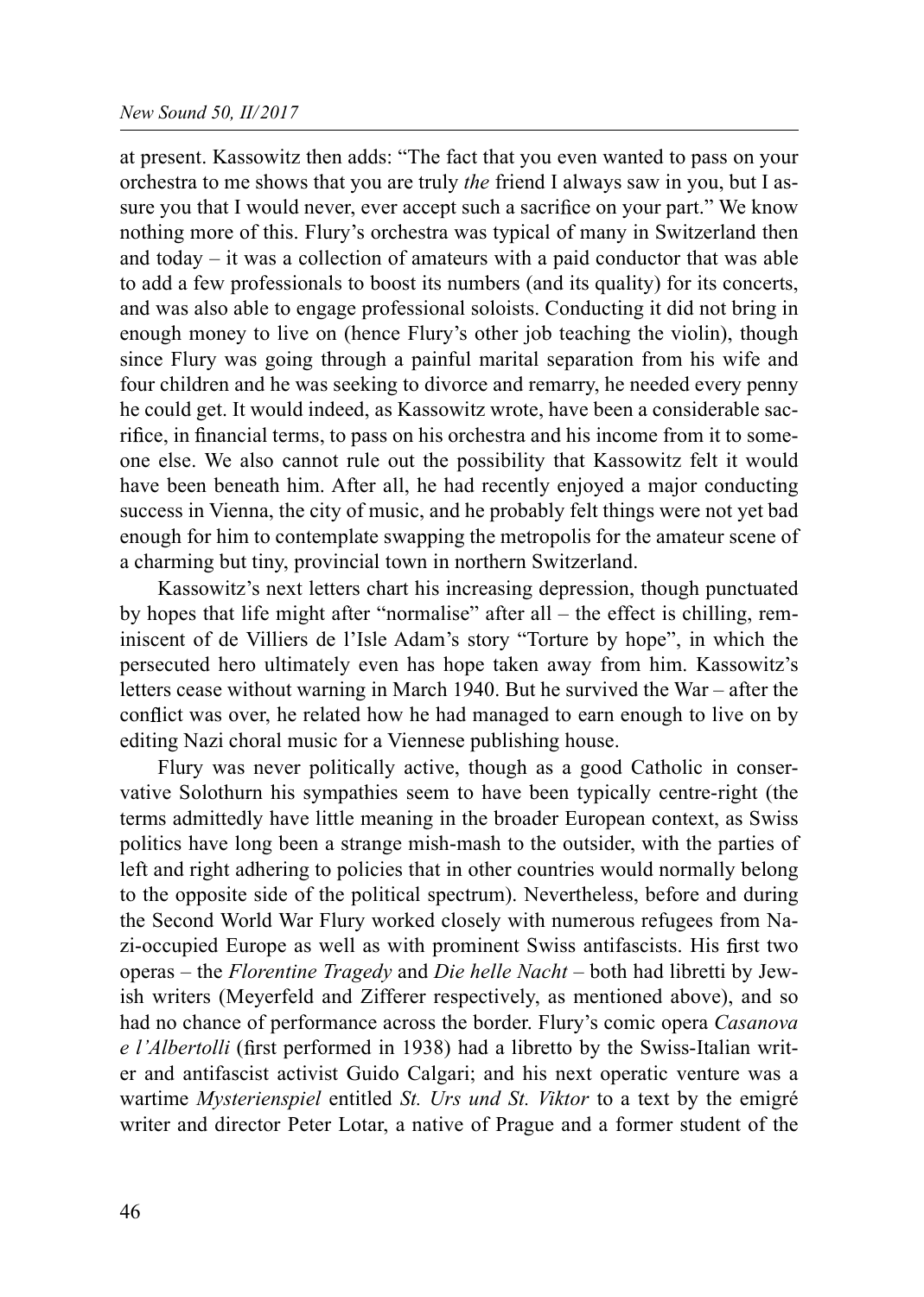Max Reinhardt School in Berlin, who had fled to Switzerland in 1939 because he was Jewish. Lotar found work at the theatre in Solothurn, as did many other refugees under its then director Leo Delsen. This 'mystery play' by Lotar and Flury was planned as a large-scale open-air event but was never staged because the economic situation at the time of its completion – spring 1945 – made it un-fundable. But writer and composer found each other highly congenial, both professionally and personally. In his diary, Lotar wrote on 10 May 1943, near the start of their collaboration, that Flury was "an exceptionally upright, decent fellow. Just to have got to know him is a good thing in itself".8

Shortly after the end of the War, Kassowitz succeeded in re-establishing contact with Flury, who promptly invited him to Solothurn so that he might recuperate after the ravages of wartime Vienna. He organised Kassowitz's visa, and his friend accordingly spent several weeks with Flury and his family in early spring 1946. A year later, Flury invited Kassowitz again, this time officially to conduct a summer concert in Solothurn with Flury's orchestra, but again primarily to help him build up his strength again. This time, Flury needed the help of his brother Adolf to get a visa for Kassowitz – Adolf was a successful engineer and an officer in the Swiss Army, and he had contacts in the federal authorities in Bern that meant strings could be pulled successfully. In the years to come, after the borders had become porous once again, Flury and Kassowitz visited each other several times. Kassowitz resumed his career on the Austrian conducting scene, and made a point of programming Flury's works at the Viennese Radio. He also attended the première of Flury's last opera, Der schlimmheilige Vitalis, in late 1963. Flury's final orchestral work was an *Andante sostenuto* dedicated to Kassowitz on his  $70<sup>th</sup>$  birthday; he did not managed to orchestrate it by the time he died of cancer in December 1967, but it was later scored and performed by his son, the composer and conductor Urs Joseph Flury.

As mentioned above, Flury's music of the mid-1920s demonstrates an awareness of the trends in the New Music elsewhere; but it is in the five or six years after the première of his *Florentine Tragedy* that we find Flury's most advanced forays into a latently Modernist aesthetic. There are piano pieces from this period that display a decidedly ambivalent attitude towards (a-)tonality, and there are whole passages in his opera *Die helle Nacht* (most notably the opening of the second act) that are devoid of any tonality whatsoever. We have no concrete proof that Kassowitz was in any way responsible for this stylistic shift in Flury's music, but given his close connections to the Second Viennese School,

<sup>&</sup>lt;sup>8</sup> Peter Lotar, manuscript diary, 20 May 1943. Held by the Swiss National Library in Bern, shelfmark: SLA-Lotar, C-3-a.1. St Urs was finally performed – in concert – in 1996, and was subsequently released on CD.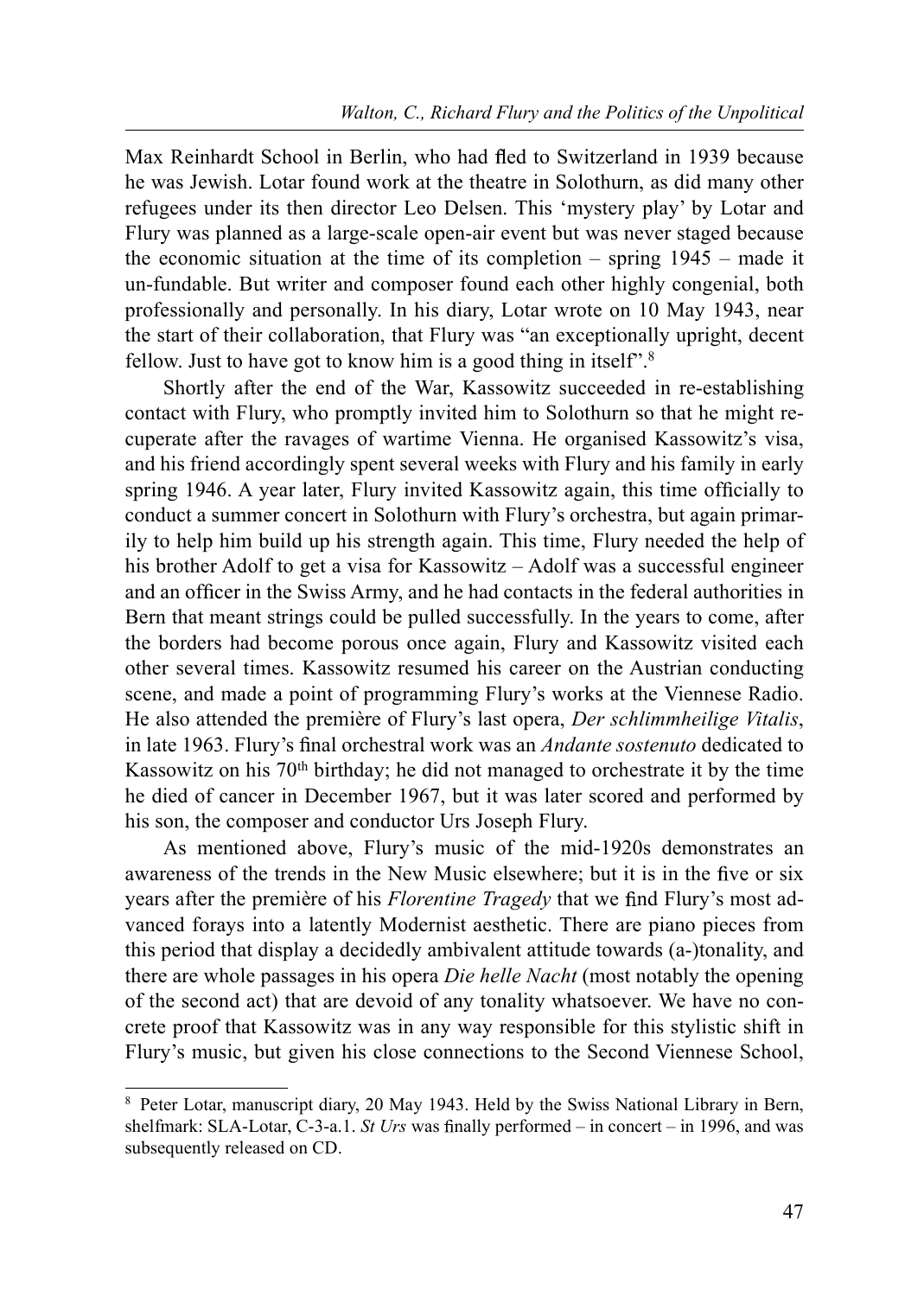it seems reasonable to suppose a link. We can probably be sure, however, that it was Flury's close friendship with Kassowitz that made him realise the absurdity of his anti-Semitism as expressed in his correspondence with Joseph Marx in 1926. Flury's fondness for Kassowitz the man and his admiration for him as a musician will surely also have convinced him that the Viennese Modernists were far from being the charlatans he seems to have assumed them to be, before he actually got to know any of them.

After the Second World War, Flury never mentioned his efforts to help Kassowitz in the wake of the Anschluss (not even his son Urs Joseph was aware of it), nor did he ever discuss his wartime work with antifascists and emigrés. Flury seems to have seen himself as a thoroughly "unpolitical" person. At a time when the bigger names in Swiss music were careful to position themselves to cope with any fallout, should the tide turn against their country, Richard Flury displayed no hesitation in working with kindred spirits, regardless of their religion, politics or nationality. While others sought to justify their inaction during the War by insisting on their "unpolitical" nature,  $\frac{9}{9}$  Flury provides us with concrete proof that an "unpolitical" stance did not have to prevent anyone from showing basic human decency towards his fellow men. This is surely a lesson that has lost none of its topicality in our world today.

## Works cited:

- Brotbeck, Roman: "Prekäre Ambivalenzen. Arthur Honeggers Anpassungen nach 1941", in: Kurt Weill und Frankreich. Ed. by Andreas Eichhorn. Münster & New York: Waxmann, 2014.
- Gartmann, Thomas: "Der Schweizerische Tonkünstlerverein 1933 bis 1945. Ein Berufsverband, der sich nicht mit politischen Fragen befasst (?)", in: Musik im Exil. Die Schweiz und das Ausland 1918–1945. Ed. By Chris Walton and Antonio Baldassare. Bern: Peter Lang, 2005.
- Staempfli, Edward: "Militär, Radio und Claude Debussy", Schweizerische Musikzeitung vol. 83, No. 4, April 1943.
- Walton, Chris. Richard Flury: Life and Music of a Swiss Romantic. London: Toccata Press, 2017.
- ---, Othmar Schoeck. Life and Works. Rochester NY: University of Rochester Press, 2009.
- ---, "Black or brown? Heinrich Sutermeister in apartheid's web", *Tempo*, vol. 61, No. 239, January 2007.
- ---, ed.: Adolf Brunner: Erinnerungen eines Schweizer Komponisten aus der Schule Philipp Jarnachs und Franz Schrekers. Zurich: Allgemeine Musikgesellschaft, 1997.

<sup>9</sup> See the literature by Gartmann, Brotbeck and Walton mentioned in footnotes 1 and 2 above.